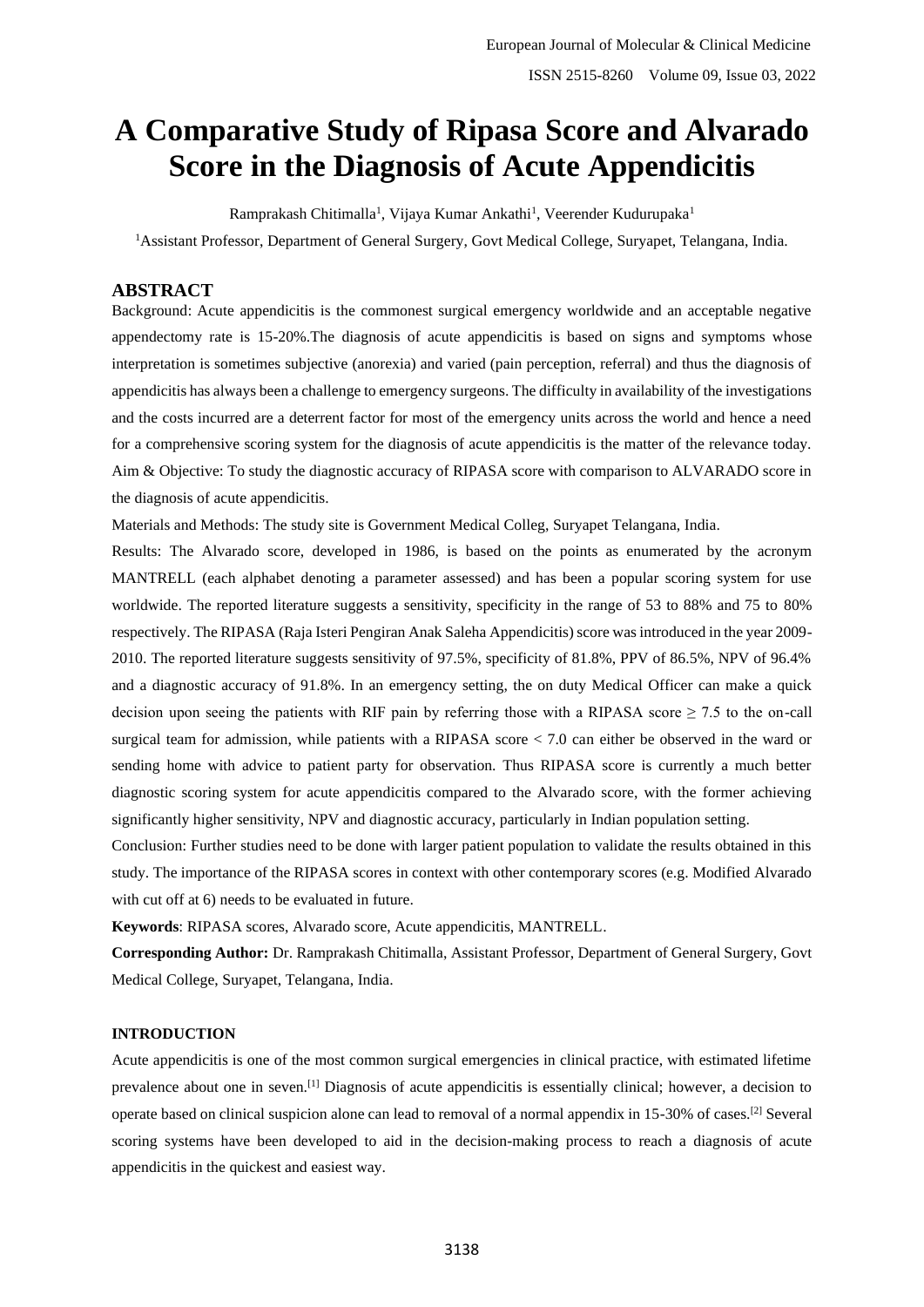The Alvarado score and the Modified Alvarado score are the two most commonly used scoring systems available. Reported sensitivity and specificity for both Alvarado and the Modified Alvarado scores ranges from 53 to 88% and 75 to 80% respectively.[3,4] However, these scoring systems were developed in western countries and several studies have reported very low sensitivity and specificity when applied to a population with a completely different ethnic origin and diet.[5-7]

In a recent study conducted in the Accident and Emergency department (AED) of Raja Isteri Pengiran Anak Saleha (RIPAS) Hospital, Brunei Darussalam, from November 2008 to April 2009, they hypothesized a new clinical scoring system named as Raja Isteri Pengiran Anak Saleha Appendicitis (RIPASA) scoring. The study demanded that this scoring system has much more sensitivity, specificity, positive and negative predictive value than Alvarado scoring system.[8]

The common perception that the appendix was a degenerative structure probably remains debatable. Comparative anatomical studies of the primate cecum and appendix have revealed the presence of an appendix in Old World monkeys and anthropoid apes such as orang-utans, but it is absent in prosimians and New World monkeys, suggesting that, far from being a vestigial organ, the appendix has actually developed progressively in primates.<sup>[10]</sup> In this study, an attempt is made to compare the diagnostic accuracy between these two scoring systems and to draw a conclusion that which score is more accurate. It is also aimed at minimizing negative appendectomy as much as possible thereby reducing the morbidity, mortality and economic burden related to negative appendectomy.

#### **Aims and Objectives**

#### **Hypothesis**

The null hypothesis of this study is RIPASA scoring system is more superior and accurate compared to ALVARADO scoring system in the diagnosis of acute appendicitis.

## **Aim**

To study the diagnostic accuracy of RIPASA score with comparison to ALVARADO score in the diagnosis of acute appendicitis.

#### **Objectives**

#### **The primary objective**

To know the sensitivity and specificity of the RIPASA score and ALVARADO score in the diagnosis of acute appendicitis.

#### **The Secondary Objectives**

To know the positive predictive value and negative predictive value of RIPASA score and ALVARADO score in the diagnosis of acute appendicitis.

To know the negative appendectomy rate in applying RIPASA score and ALVARADO score to the patients with abdomen pain in right iliac fossa. And as a whole to minimise negative appendectomy rate as much low as possible.

#### **MATERIALS & METHODS**

**Study Site:** The study site is Government Medical College, Suryapet, Telangana.

**Study Population:** All the patients who are admitted in the surgical wards with right iliac fossa pain, clinical diagnosis of acute appendicitis, planned for emergency appendectomy and after fulfilling the inclusion  $\&$ exclusion criteria.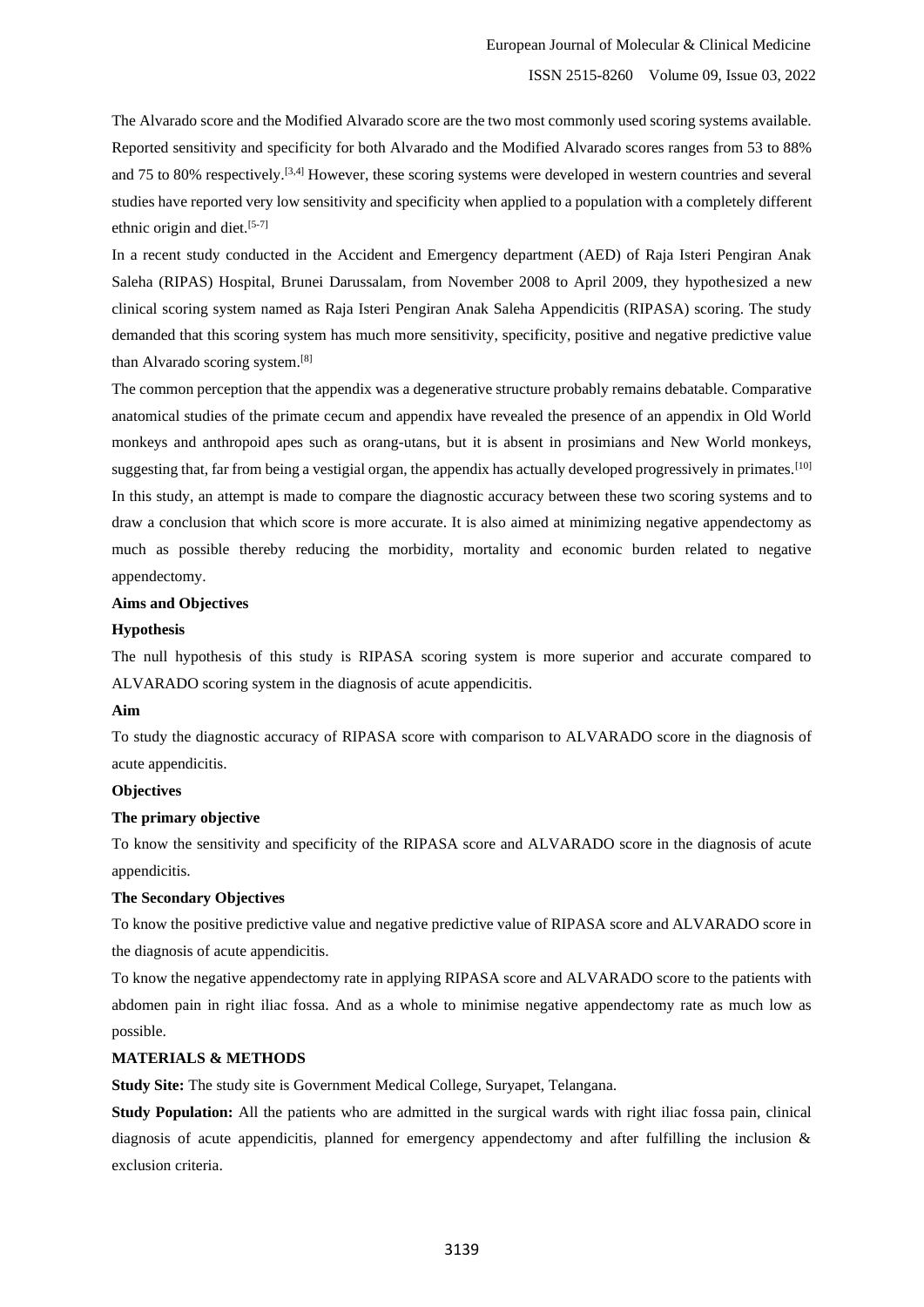**Study Design:** This study is a prospective, observational and comparative study.

**Sample Size:** 51 patients.

Nanjundaiah N et al,<sup>[10]</sup> in their study they compared prospectively RIPASA and ALVARADO scoring system by applying them to 206 patients.

**Time Frame to Address the Study:** 5 months, from October 2021 to February 2022.

#### **Inclusion Criteria**

Patients included in this study are

- Both male and female patients.
- $Age \geq 12$ yr (to obtain self-history).
- All the patients with right iliac fossa pain, who are clinically diagnosed to be acute appendicitis and awaiting appendicectomy.

## **Exclusion Criteria**

Patient presenting with following condition will be excluded from this study.

- Paediatric age group (Less than 12 years)
- Patients with right iliac fossa mass (appendicular lump)
- Pregnancy (by institutional protocol, these patients are referred to an apex referral centre)
- Patients with generalised peritonitis.
- Patients with pervious history of urolithiasis and pelvic inflammatory disease.
- Patients who presented with non-right iliac fossa pain and those who admitted previously for other complaints, but who subsequently developed right iliac fossa pain during their admission episode.
- Patient not fit for G.A. (General Anaesthesia)
- Uncontrolled bleeding diathesis.
- Major Cardio vascular and pulmonary disorders, in need of intervention cardio- pulmonary procedure (referred to an apex CTVS / Cardiology centre)
- Morbid obesity with BMI  $> 45 \text{ kg/m2}$  (referred to an apex Institute for minimal access surgery).

#### **Methodology**

Patients who admitted in surgical ward with right iliac fossa pain, suspicion of acute appendicitis and undergoing for emergency appendicectomy will be evaluated with RIPASA and ALVARADO scores. Detailed history taking and clinical examinations will be done as per the study tool (pre designed study proforma) for data collection. To assign scores Investigation reports will be reviewed obtaining informed consent of the patients.

#### **Parameters to Be Studied:**

- Score according to the ALVARADO System.
- Score according to the RIPASA System
- Histopathological reports.

#### **Study Tools:**

- Study Proforma
- ALVARADO Score chart.
- RIPASA Score chart.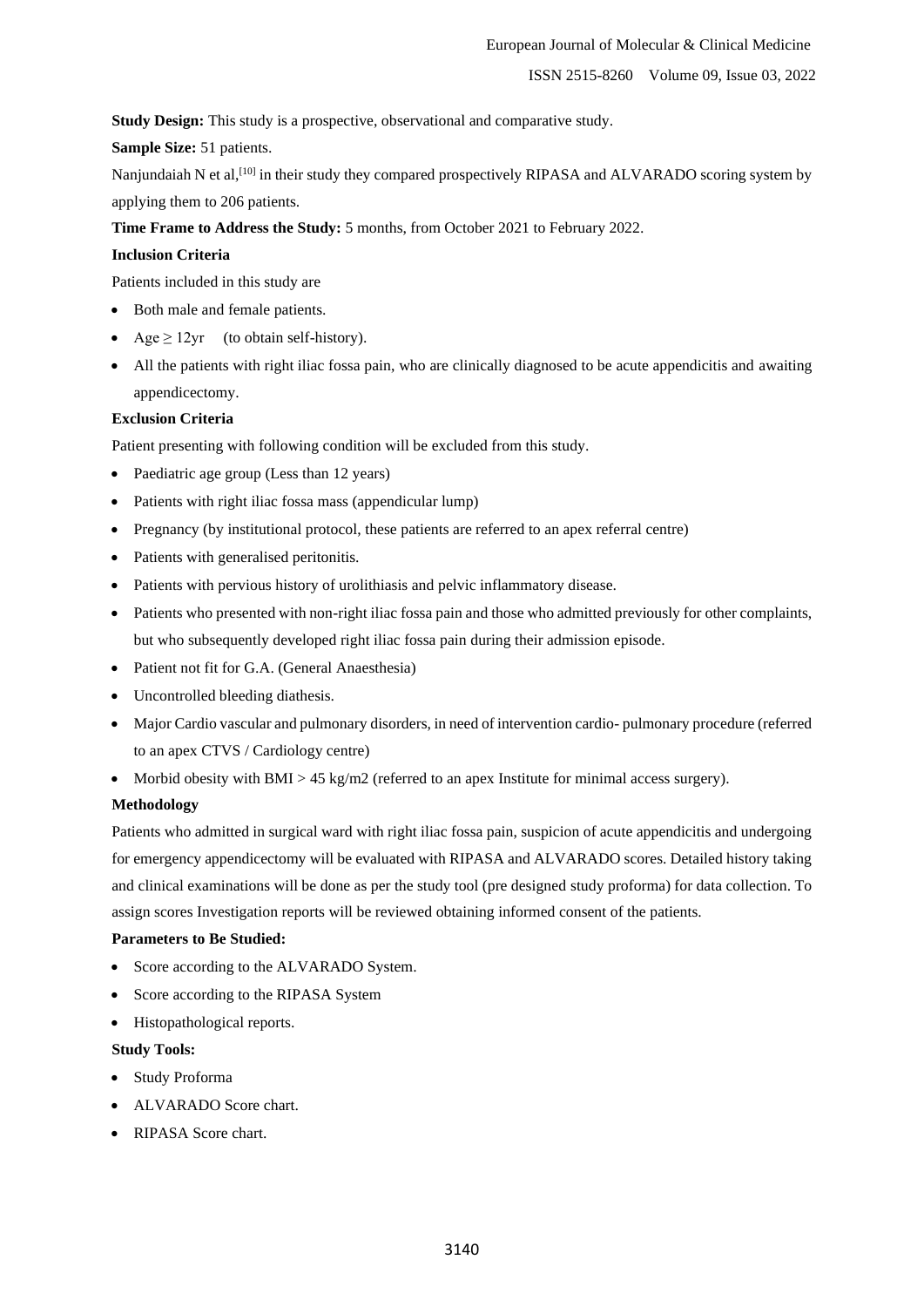• Equipments required for laboratory investigations (complete haemogram and urinalysis), Imaging study (USG) & histopathology.

#### **Study Techniques:**

- Scoring of patients posted for emergency appendectomy using both Alvarado and RIPASA Scoring Systems.
- Corroboration of both the scores with operative findings
- Corroboration of both the scores with histo- pathological findings.

#### **Ethical issues**

Before starting the study permission from Institutional ethics committee and Institutional scientific review board was obtained. Written informed consent was obtained from all patients after explaining them the study in detail. The surgical procedure related complications and the treatment options available are explained in detail. The surgical procedure was done according to the standard technique. No animal experimentation was involved.

#### **Statistical Analysis**

For statistical analysis data is entered into a Microsoft excel spreadsheet and then analysed by SPSS 20.0.1 and GraphPad Prism version 5. Data has been summarized as mean and standard deviation for numerical and count variables, and as percentages for categorical variables. The median and the interquartile range have been stated for numerical variables that are not normally distributed. Student independent samples t-test is applied to compare normally distributed numerical variables between groups; unpaired proportions are compared by Chi-square test or Fischers exact test, as appropriate.

## **RESULTS**

After analysing [Table 1] it is documented that acute appendicitis is a predominant disease of younger age group. The incidence is more in second decade in females and third decade in males. 65 % of total appendicitis patients are in the age group of  $12 - 30$  yrs. From the graph it is seen that there is a steep rise of incidence of acute appendicitis in second and third decade. The lowest age in our study is 12 yrs. and highest age is 60Yrs.

Regarding the female and male distribution of cases in our study, the ratio between the male: female ratio is 1:1.27, and but both the genders are showing same pattern of distribution according to their age.

| <b>Age Group</b> | <b>Male</b>    |               | Female         |               | <b>Total</b>   |
|------------------|----------------|---------------|----------------|---------------|----------------|
|                  | No.            | $\frac{6}{6}$ | N <sub>0</sub> | $\frac{6}{9}$ |                |
| 12-20 yrs.       | 5              | 9.8           | 13             | 25.49         | 18             |
| 21-30 yrs.       | 9              | 17.64         | 6              | 11.76         | 15             |
| 31-40 yrs.       | 6              | 11.76         | $\overline{7}$ | 13.72         | 13             |
| 41-50 yrs.       | $\overline{2}$ | 3.92          | 2              | 3.92          | $\overline{4}$ |
| 51-60 yrs.       |                | 1.96          | $\mathbf{0}$   | 0.00          |                |
|                  |                |               |                |               | Total $=51$    |

#### **Table 1: Patients Demographics (n=51)**

[Table 2] is showing, 18(35.29%) patients are in age group 12-20 years, 15 (29.41%) patients are in age group 21 - 30 years, 13 (25.49%) patients are in age group 31 to 40 years, 4 (7.8%) patients are in age group 41- 50 years and 1(2.0%) patients are in age group 51-60 years. The Z-Score is 1.0975. The p-value is 0.27134. The result is not significant at  $p > 0.05$ .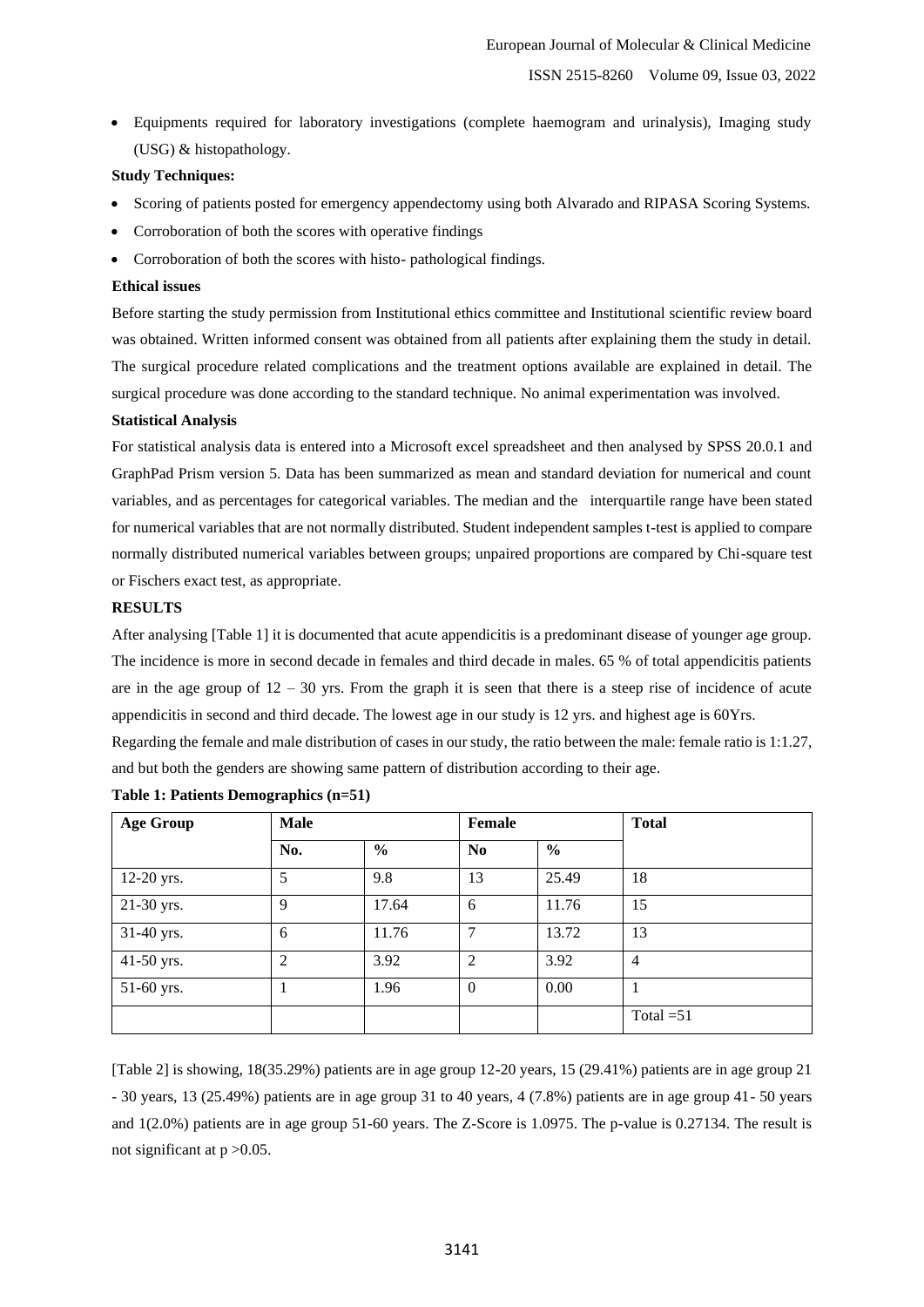| Age (Years) | Frequency      | Percent |
|-------------|----------------|---------|
| 12-20 yrs.  | 18             | 35.29%  |
| 21-30 yrs.  | 15             | 29.41%  |
| 31-40 yrs.  | 13             | 25.49%  |
| 41-50 yrs.  | $\overline{4}$ | 7.8%    |
| 51-60 yrs.  |                | 2.0%    |
| Total       | 51             | 100.0%  |

## **Table 2: Distribution of age groups in patients**

As per the [Table 3], the mean age (Mean $\pm$  S.D) of patients is 26.9020  $\pm$ 10.5532 years with range 12.00-60.00 years and the median age is 26.00 years.

## **Table 3: Distribution of mean age in patients (in yrs)**

| <b>Number</b> | <b>Mean</b> | <b>Std Dev (SD)</b> | Minimum | <b>Maximum</b> | <b>Median</b> |
|---------------|-------------|---------------------|---------|----------------|---------------|
| ◡             | 26.9020     | 10.5532             | .2.0000 | 60.0000        | 26.0000       |

[Table 4] is showing, 28(54.9%) patients are females and 23(45.1%) patients are in males. Male: Female ratio is

1:1.27. The Z-Score is 0.9901. The p-value is 0.32218. The result is not significant at  $p > 0.05$ .

## **Table 4: Distribution of Sex**

| <b>Sex</b> | <b>Frequency</b> | Percent |
|------------|------------------|---------|
| Female     | 28               | 54.9%   |
| Male       | 23               | 45.1%   |
| Total      | $\supset$        | 100.0%  |

[Table 5] shows, that acute appendicitis is more prevalent in  $2<sup>nd</sup>$ ,  $3<sup>rd</sup>$  and  $4<sup>th</sup>$  decade. Gangrenous appendix is more common in 2nd and 3rd decade. Perforated appendix is more common in 2nd decade.

Of the 60 patients recruited, only 51 patients satisfied the study inclusion and exclusion criteria. The demographics of these 51 patients are shown in [Table 1 and 3]. The mean age of the patients is  $26.90 \pm 10.55$  years. 51 patients underwent emergency appendectomy based on the surgeons" clinical judgement. Out of these, only 42 cases were confirmed histologically for acute appendicitis among them 32 (62.7%) cases are simple acute appendicitis, 7 (13.7%) cases had gangrenous appendicitis, 2 (3.9%) cases had perforated appendicitis and 1 (1.9%) had appendicular abscess. 9 cases were negative for acute appendicitis and histology specimens showed normal appendix, indicating a negative appendectomy rate of 17.6% [Table 5].

| Table 5: Appendicular Pathology in Various Age Groups |
|-------------------------------------------------------|
|-------------------------------------------------------|

| <b>Histopathology</b>       | $12 - 20$ | 21-30          | $31-40$        | 41-50    | 51-60    | Total $(\frac{6}{6})$ (n=51) |
|-----------------------------|-----------|----------------|----------------|----------|----------|------------------------------|
|                             | Yrs.      | Yrs.           | Yrs.           | Yrs.     | Yrs.     |                              |
| Acute Appendicitis          | 10        | 8              | 10             | 3        |          | 32 (62.7%)                   |
| Gangrenous Appendicitis     |           |                | $\overline{2}$ |          | $\Omega$ | 7(13.7%)                     |
| Perforated Appendicitis     | $\Omega$  | 2              | $\Omega$       | $\Omega$ | $\Omega$ | $2(3.9\%)$                   |
| <b>Appendicular Abscess</b> |           | $\Omega$       | $\Omega$       | $\Omega$ | $\Omega$ | $1(1.9\%)$                   |
| Normal Appendix             | 6         | $\overline{c}$ |                | $\Omega$ | $\Omega$ | 9(17.6%)                     |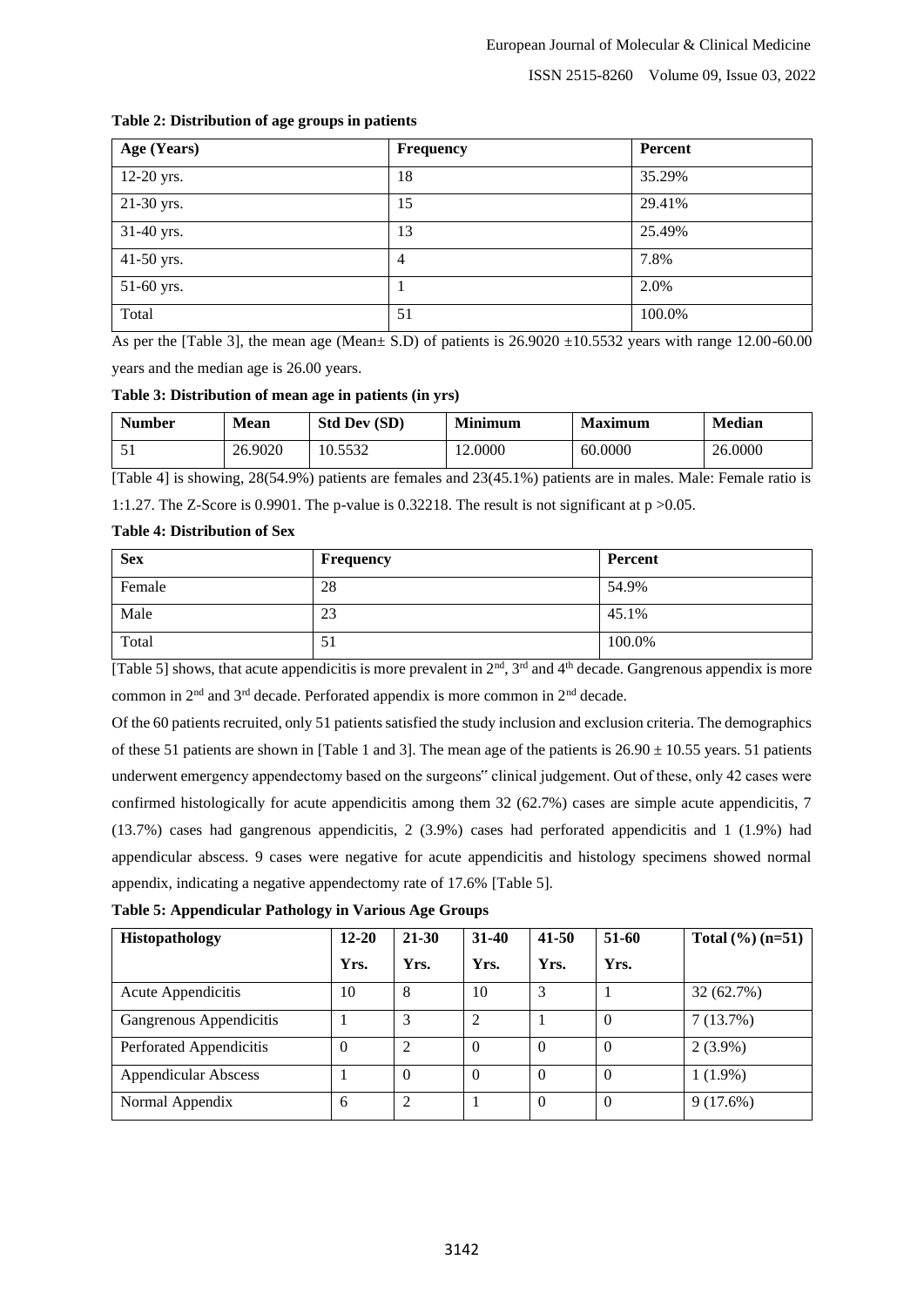[Table 6] is showing association between histopathology (HP) findings and RIPASA score. Cut off threshold for RIPASA score is≥7.5. The Chi-square value is 38.1665 and p-value is <0.0001(statistically significant). Association of HP findings according to RIPASA score is statistically significant.

| HP                  |              |              |              |  |
|---------------------|--------------|--------------|--------------|--|
| <b>Ripasa Score</b> | AA           | <b>NA</b>    | <b>Total</b> |  |
| $\geq 7.5$          | 41           | $\mathbf{1}$ | 42           |  |
| Row %               | 97.6         | 2.4          | 100.0        |  |
| Col %               | 97.6         | 11.1         | 82.4         |  |
| < 7.5               | $\mathbf{1}$ | 8            | 9            |  |
| Row %               | 11.1         | 88.9         | 100.0        |  |
| Col %               | 2.4          | 88.9         | 17.6         |  |
| Total               | 42           | 9            | 51           |  |
| Row %               | 82.4         | 17.6         | 100.0        |  |
| Col %               | 100.0        | 100.0        | 100.0        |  |

**Table 6: ?**

[Table 7] is showing the sensitivity, specificity, positive predictive value (PPV), negative predictive value (NPV),

diagnostic accuracy (DA) and negative appendectomy rate (NAR) of RIPASA score.

## **Table 7: ?**

| Sensitivity                      | 97.6%  |
|----------------------------------|--------|
| Specificity                      | 88.86% |
| Positive Predictive Value        | 97.6%  |
| <b>Negative Predictive Value</b> | 88.88% |
| Diagnostic Accuracy              | 96.08% |
| Negative appendectomy Rate       | 2.4%   |

[Table 8] is showing true positive (TP), true negative (TN), false positive(FP) and false negative( FN) values

according to RIPASA score. The Z-Score is 6.54. The p-value is <0.0001. The result is significant at p <0.05.

**Table 8: TP, TN, FP and FN according to RIPASA score**

|           | Frequency | Percentage |
|-----------|-----------|------------|
| TP        | 41        | 80.3%      |
| <b>TN</b> | 8         | 15.7%      |
| FP        |           | 2.0%       |
| <b>FN</b> |           | 2.0%       |
| Total     | 51        | 100.0%     |

[Table 9] is showing association between histopathology (HP) findings and ALVARADO score. Cut off threshold for ALVARADO score is ≥7. The Chi-square value is 5.6685 and p-value is 0.01727 (statistically significant). Association of HP findings according to ALVARADO score is statistically significant.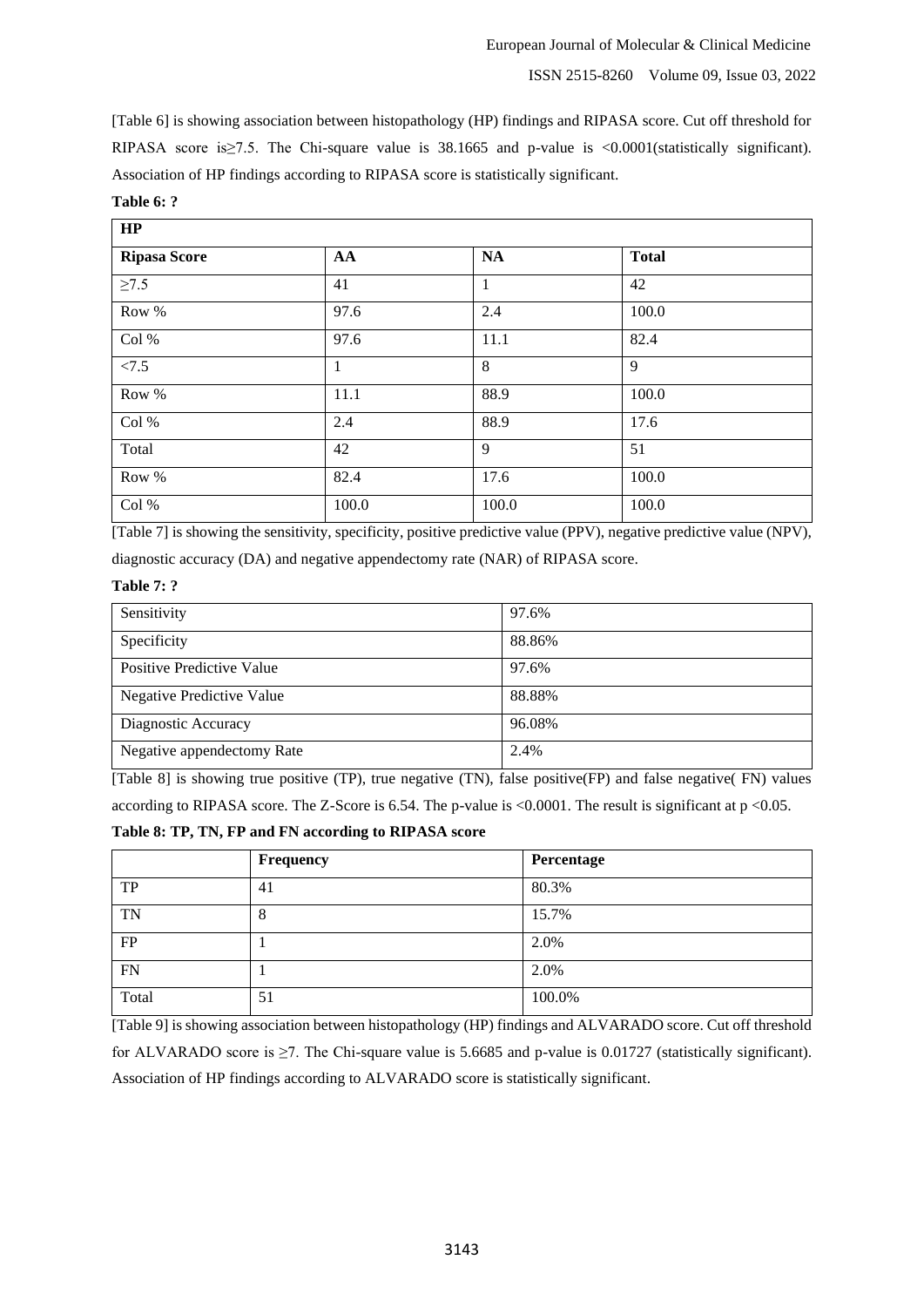| HP             |       |           |              |
|----------------|-------|-----------|--------------|
| Alvarado score | AA    | <b>NA</b> | <b>Total</b> |
| $\geq$ 7       | 23    | 1         | 24           |
| Row %          | 95.8  | 4.2       | 100.0        |
| Col %          | 54.8  | 11.1      | 47.1         |
| $<$ 7          | 19    | 8         | 27           |
| Row %          | 70.4  | 29.6      | 100.0        |
| Col %          | 45.2  | 88.9      | 52.9         |
| Total          | 42    | 9         | 51           |
| Row %          | 82.4  | 17.6      | 100.0        |
| Col %          | 100.0 | 100.0     | 100.0        |

## **Table 9: Association between HP and Alvarado Score**

[Table 10] is showing the sensitivity, specificity, positive predictive value (PPV), negative predictive value

(NPV), diagnostic accuracy (DA) and negative appendectomy (NAR) of ALVARADO score.

## **Table 10: Sensitivity, Specificity, PPV, NPV and DA and NAR of ALVARADO**

| Sensitivity                      | 54.76% |
|----------------------------------|--------|
| Specificity                      | 88.88% |
| Positive Predictive Value        | 95.83% |
| <b>Negative Predictive Value</b> | 29.62% |
| Diagnostic Accuracy              | 60.78% |
| Negative appendectomy Rate       | 4.17%  |

# **Score**

[Table 11] is showing true positive (TP), true negative (TN), false positive (FP) and false negative (FN) values according to ALVARADO score. The Z-Score is 3.2291. The p-value is 0.00124. The result is significant at p  $< 0.05$ .

## **Table 11: ?**

|           | Frequency | Percentage |
|-----------|-----------|------------|
| TP        | 23        | 45.1%      |
| TN        | 8         | 15.7%      |
| FP        |           | 2.0%       |
| <b>FN</b> | 19        | 37.2%      |
| Total     | 51        | 100.0%     |

[Table 12 and 13] are showing Mc Nemar chi-square test. The result shows that there is statistically significant difference in the diseased group and in the non-diseased group.

So, in this case there are significant differences in the RIPASA Score as it has more true positive cases (41) in comparison to Alvarado Score (23) and both these scores also have statically significant number of true negative cases (8).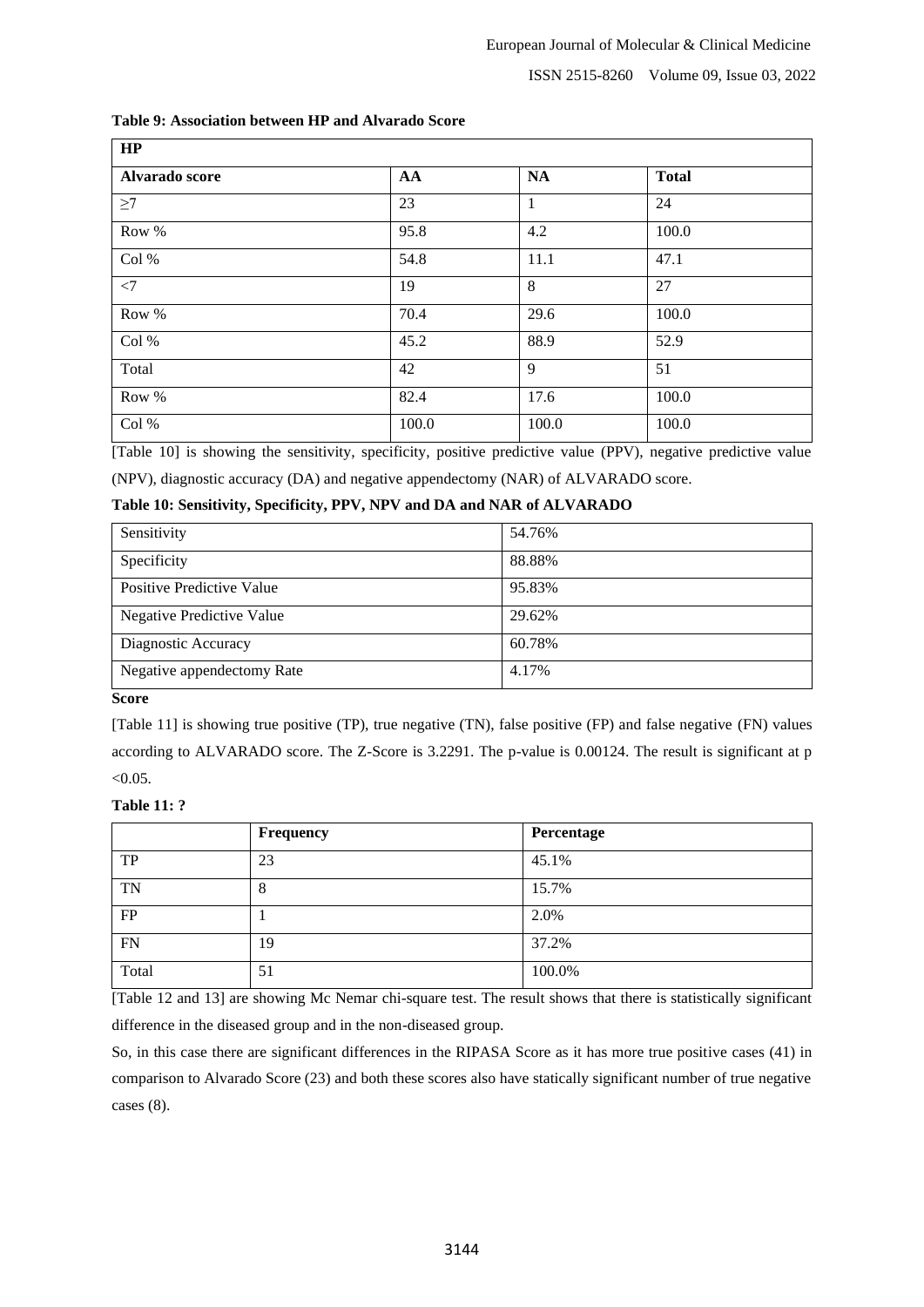| Table 12: Distribution of ALVARDO and RIPASA for AA (DISEASED) group. |  |  |  |
|-----------------------------------------------------------------------|--|--|--|
|-----------------------------------------------------------------------|--|--|--|

| <b>RIPASA</b>   |            |                |              |  |  |
|-----------------|------------|----------------|--------------|--|--|
| <b>Alvarado</b> | $\geq 7.5$ | < 7.5          | <b>Total</b> |  |  |
| $\geq$ 7        | 23         | $\overline{0}$ | 23           |  |  |
| Row %           | 100.0      | 0.0            | 100.0        |  |  |
| Col %           | 56.1       | 0.0            | 54.8         |  |  |
| $<$ 7           | 18         | $\mathbf{1}$   | 19           |  |  |
| Row %           | 94.7       | 5.3            | 100.0        |  |  |
| Col %           | 43.9       | 100.0          | 45.2         |  |  |
| Total           | 41         | $\mathbf{1}$   | 42           |  |  |
| Row %           | 97.6       | 2.4            | 100.0        |  |  |
| Col %           | 100.0      | 100.0          | 100.0        |  |  |

**Table 13: Distribution of ALVARDO and RIPASA for NA (Non-Diseased) group.**

| <b>Ripasa</b>   |              |          |              |  |  |
|-----------------|--------------|----------|--------------|--|--|
| <b>Alvarado</b> | $\geq 7.5$   | < 7.5    | <b>Total</b> |  |  |
| $\geq$ 7        | 1            | $\theta$ | $\mathbf{1}$ |  |  |
| Row %           | 100.0        | 0.0      | 100.0        |  |  |
| Col %           | 100.0        | 0.0      | 11.1         |  |  |
| $<$ 7           | $\mathbf{0}$ | 8        | 8            |  |  |
| Row %           | 0.0          | 100.0    | 100.0        |  |  |
| Col %           | 0.0          | 100.0    | 88.9         |  |  |
| Total           | $\mathbf{1}$ | 8        | $\mathbf{Q}$ |  |  |
| Row %           | 11.1         | 88.9     | 100.0        |  |  |
| Col %           | 100.0        | 100.0    | 100.0        |  |  |

NA: Normal Appendix

Mc Nemar chi-square test done; p=<0.005 (statistically significant)

[Table 14] shows the distribution of the 51 patients in four groups according to the RIPASA score at a cut-off threshold score of 7.5 and the Alvarado score at a cut-off threshold of 7.0. The RIPASA score correctly classified 41 (97.6%) patients confirmed with histological acute appendicitis to the high-probability group (RIPASA score  $\geq$  7.5) compared with 23 (54.76%) patients with Alvarado score  $\geq$  7.0 (Table 15, p < 0.001). The 19 patients who were missed by the Alvarado score were classified wrongly into the false negative group with Alvarado score < 7.0. This number was significantly higher than those wrongly classified as false negative by the RIPASA score [Table 15] ( $p < 0.001$ ).

Both the RIPASA and Alvarado scores correctly classified 8 (88.88%) and 8 (88.88%) patients without acute appendicitis into the true negative group with scores  $< 7.5$  and  $< 7.0$ , respectively. There was no statistical significance between the true negative groups ( $p= 1.0000$ ). The mean total RIPASA scores for each group are shown in Table 14. True positive cases achieved mean total RIPASA scores of  $9.5 \pm 1.5$  (range 7.5–14.5), while true negative cases had mean scores of  $5.8 \pm .69$  (range  $5.0 \text{-} 6.5$ )

At the optimal cut-off threshold score of 7.5 for the RIPASA score, the calculated sensitivity and specificity were 97.6% (95% confidence interval [CI]) and 88.88% (95% CI), respectively compared with 54.76% (95% CI) and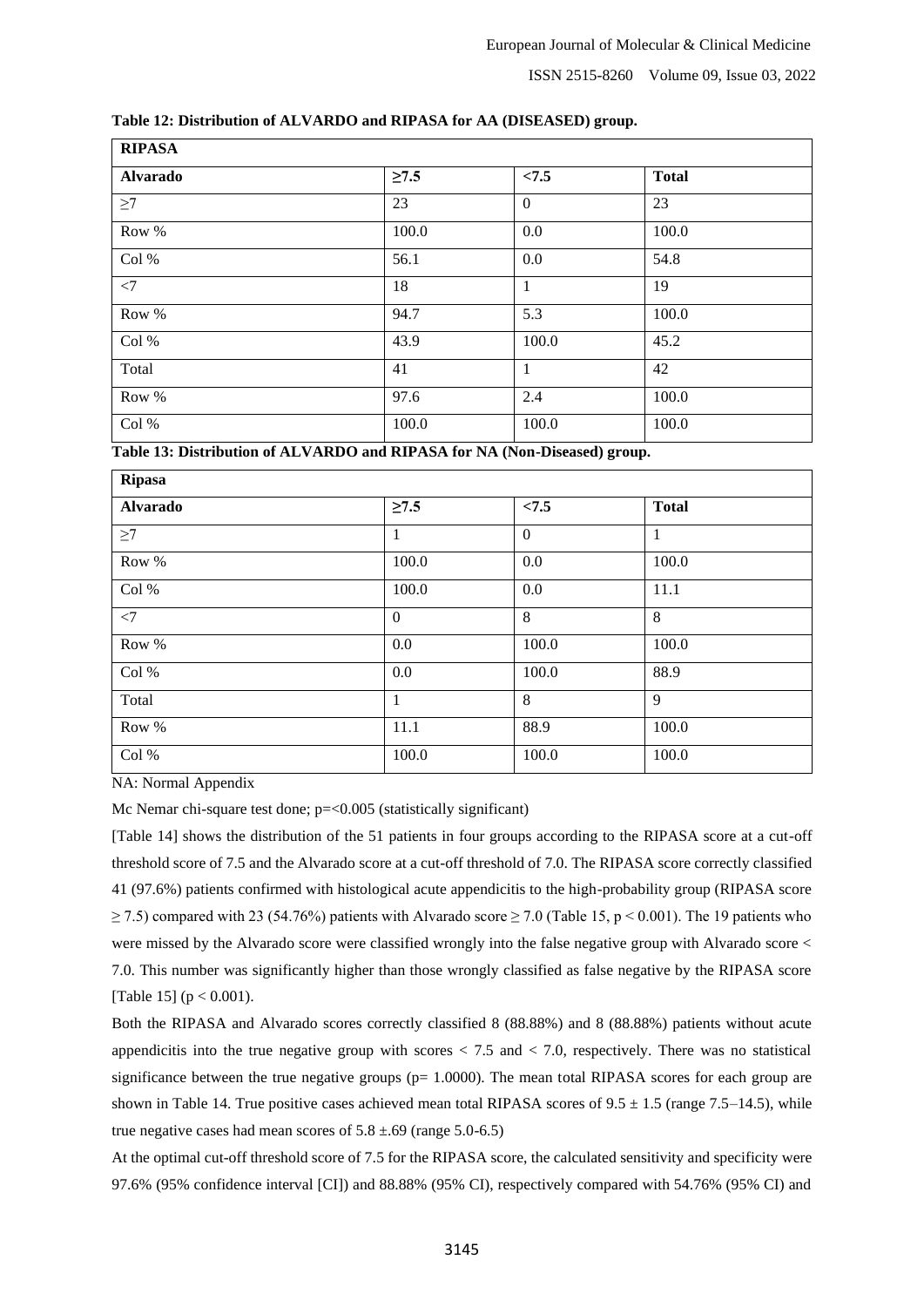88.88% (95% CI), respectively for Alvarado score at an optimal cut-off threshold of 7.0 [Table 15]. The PPV and NPV for the RIPASA score were 97.6% (95% CI) and 88.88% (95% CI), respectively compared with 95.83% (95% CI) and 29.62% (95% CI), respectively for the Alvarado score [Table 15]. The NPV was significantly higher for the RIPASA score compared to that for the Alvarado score ( $p < 0.001$ ). The diagnostic accuracy is 96.08% (95% CI), for the RIPASA score and 60.78% (95% CI) for the Alvarado score, showing a difference of 35.3% (p < 0.001), which is statistically significant. This difference of 35.3% equates to a total of 18 patients with confirmed histological acute appendicitis who are missed from being diagnosed by Alvarado score. The predicted negative appendectomy rates for both the RIPASA and Alvarado scores are 2.4% and 4.16% respectively, which is not statistically significant (p=0.3942) [Table 15].

|            | TP             |              | <b>FP</b>      |                  | <b>TN</b>   |                  | <b>FN</b>      |              |
|------------|----------------|--------------|----------------|------------------|-------------|------------------|----------------|--------------|
|            | <b>RIPASA</b>  | <b>ALVAR</b> | <b>RIPA</b>    | <b>ALVARA</b>    | <b>RIPA</b> | <b>ALVAR</b>     | <b>RIPA</b>    | <b>ALVAR</b> |
|            | $\geq 7.5$     | $ADO \ge 7$  | <b>SA</b>      | DO <sub>27</sub> | <b>SA</b>   | <b>ADO</b>       | <b>SA</b>      | <b>ADO</b>   |
|            |                |              | $\geq 7.5$     |                  | < 7.5       | $\leq$           | < 7.5          | $\leq$       |
| No of      | 41             | 23           | $\mathbf{1}$   | $\mathbf{1}$     | 8           | $\overline{8}$   | $\mathbf{1}$   | 19           |
| Patien ts  |                |              |                |                  |             |                  |                |              |
| Age        | 28.4634        | 30.043       | 12.00          | 12.0000±         | 21.5        | 21.500           | 21.00          | 26.157       |
| (Mean      | ±10.4883       | 5            | $00\pm$        | 0.0000           | 000         | $\boldsymbol{0}$ | $00\pm$        | 9            |
| $\pm SD$ ) |                | ±11.510      | 0.000          |                  | ±9.0        | ±9.0869          | 0.000          | $\pm 8.7640$ |
|            |                | 8            | $\overline{0}$ |                  | 869         |                  | $\overline{0}$ |              |
| Sex        | 22/19          | 14/9         | 1/0            | 1/0              | 0/8         | $0/8$            | 0/1            | 8/11         |
| (M/F)      |                |              |                |                  |             |                  |                |              |
| Total      | $9.5366 \pm 1$ | 7.9565       | 8.000          | $7.0000\,\pm\,$  | 5.87        | 3.7500           | 7.000          | 5.1579       |
| Score      | .5748          | ±.7057       | $0 \pm$        | 0.0000           | 50          | ±1.0351          | $0 \pm$        | ±.7647       |
| (Mean      |                |              | 0.000          |                  | ±.69        |                  | 0.000          |              |
| $\pm SD$ ) |                |              | $\theta$       |                  | 44          |                  | $\theta$       |              |
| Range      | $7.5 - 14.5$   | $7.0 - 9.0$  | $8.0 -$        | $7.0 - 7.0$      | $5.0 -$     | $3.0 - 6.0$      | $7.0 -$        | $4.0 - 6.0$  |
|            |                |              | 8.0            |                  | 6.5         |                  | 7.0            |              |

|  |  |  | Table 14: Distribution of patients according to RIPASA and ALVARADO scores |
|--|--|--|----------------------------------------------------------------------------|
|  |  |  |                                                                            |

**Table 15: Comparison between RIPASA and ALVARADO scores with respect to the different variables.**

| <b>Variable Parameters</b>       | Score % (95% CI) |               | <b>P</b> -   |
|----------------------------------|------------------|---------------|--------------|
|                                  | <b>Alvarado</b>  | <b>RIPASA</b> | <b>Value</b> |
| Sensitivity                      | 54.76            | 97.6          | < 0.001      |
| Specificity                      | 88.88            | 88.88         | >0.05        |
| <b>Positive Predictive Value</b> | 95.83%           | 97.6%         | 0.4065       |
| <b>Negative Predictive Value</b> | 29.62%           | 88.88%        | < 0.00       |
| Diagnostic Accuracy              | 60.78%           | 96.08%        | < 0.001      |
| Negative appendectomy Rate       | 4.17%            | 2.4%          | >0.05        |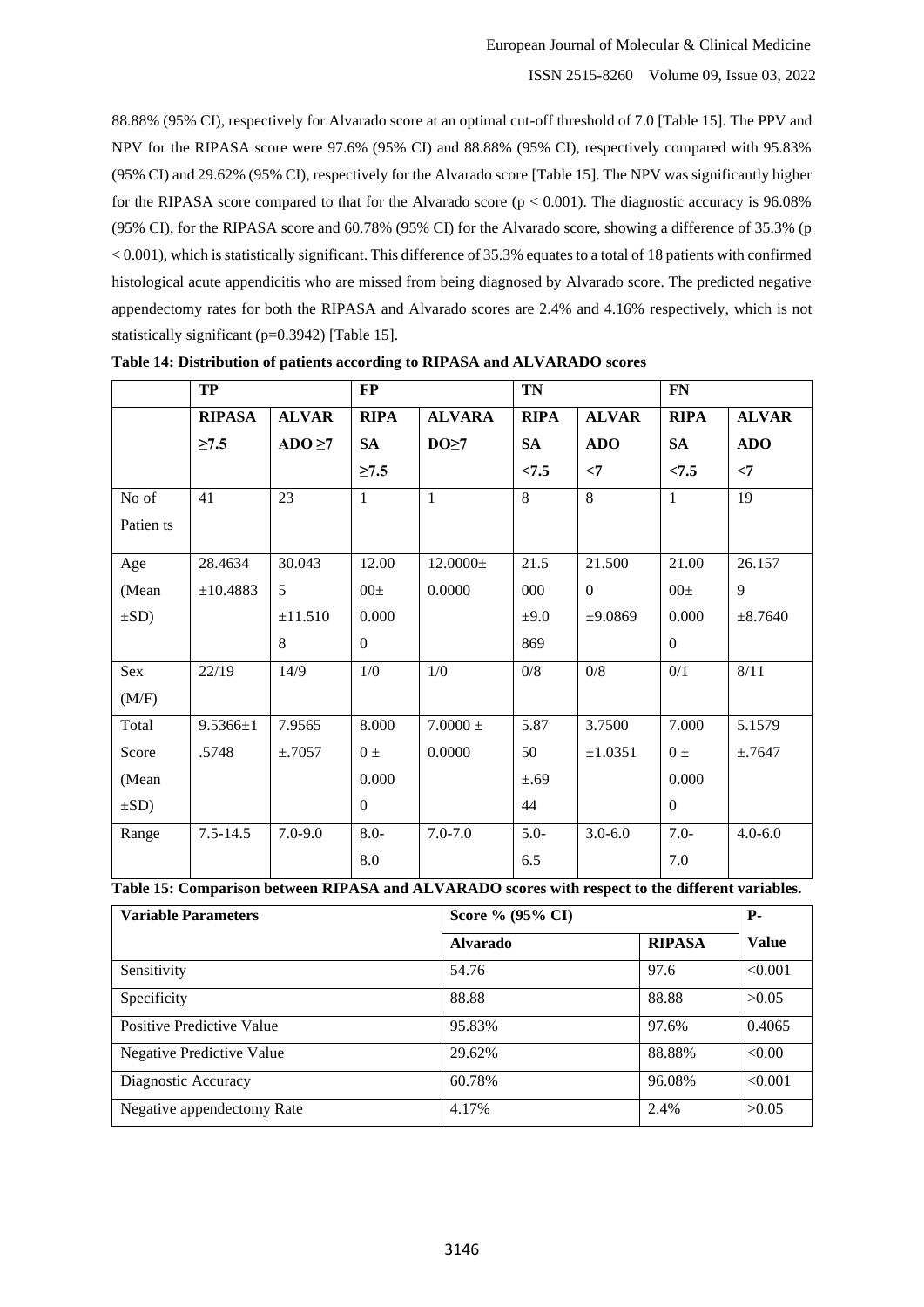#### **DISCUSSION**

Acute appendicitis is one of the most common surgical emergencies encountered by the surgeons with emergency appendectomy making up one in ten of all emergency abdominal surgeries.[11,12] A quick and correct diagnosis of acute appendicitis leading to early appendectomy and avoidance of complications arising from perforation can be difficult at times. Radiological modalities such as computed tomography (CT) imaging further aid in making a definite diagnosis and have been reported to have high sensitivity (94%) and specificity (95%) for diagnosing acute appendicitis. Thus, in most large hospitals, it is routine to request for CT imaging in all patients suspected of acute appendicitis. However, such routine practice will inflate the cost of healthcare substantially. Furthermore, the process of arranging for CT imaging may cause further delay for emergency appendectomy. A recent study has suggested that such indiscriminate use of CT imaging may lead to the detection of early low-grade appendicitis and unnecessary appendectomies in a condition that would otherwise have resolved spontaneously with antibiotics therapy.[13]

The Alvarado score, which was developed in 1986, was a simple additive scoring system to help with the diagnosis of acute appendicitis.[3] Although it showed very good sensitivity and specificity when applied in a Western population, several subsequent studies have shown its limitations when applied in an Asian or Oriental population.<sup>[7,5]</sup> As a result, a new scoring system called the RIPASA score has been developed, which a more extensive yet simple additive is scoring system consisting of 14 fixed parameters that is unique to our population setting and one additional score of foreign NRIC. All these 15 parameters are easily obtainable from a good clinical history, examination and investigations. In a retrospective study, the RIPASA score has been shown to achieve better sensitivity (88%) and specificity (67%) than the Alvarado score (sensitivity 59%, specificity 23%) in an Asian population.8 In this study the RIPASA score considerably better than the Alvarado score in terms of correctly diagnosing the acute appendicitis (sensitivity and diagnostic accuracy) as well was found to be as those who were negative for acute appendicitis (NPV).

Using the RIPASA score, 97.6% of patients who actually had acute appendicitis (true positive) were correctly diagnosed and placed in the high-probability group (RIPASA score  $\geq$  7.5) and managed appropriately, compared to only 54.7% when using the Alvarado score on the same population sample. Thus, the Alvarado score failed to diagnose 18 patients with acute appendicitis and wrongly classified them in the low-probability group (Alvarado score < 7.0). The difference in diagnostic accuracy of 35.3% between the RIPASA score and Alvarado score was statistically significant ( $p < 0.001$ ), indicating that the RIPASA score is a much better diagnostic tool for the diagnosis of acute appendicitis in our patient population, which is representative of an Indian population group. Similarly, for patients who were classified in the low-probability group, i.e. true negative group with RIPASA score  $\lt$  and Alvarado score  $\lt$  7.0, the RIPASA score again outperformed the Alvarado score by correctly diagnosing 88.88% of patients who did not have acute appendicitis, compared with the Alvarado score, which only managed to correctly diagnose  $29.62\%$  (p < 0.001).

The RIPASA score is a useful, rapid diagnostic tool for acute appendicitis, especially in the settings of emergency, as it requires only the patients demographics (age, gender and nationality, which are all available on registration), a good clinical history (RIF pain, migration to RIF, anorexia, nausea and vomiting), clinical examination (RIF tenderness, localised guarding, rebound tenderness, Rovsings sign and fever) and two simple laboratory investigations (raised white cell count and negative urinalysis performed at triage, which is defined as an absence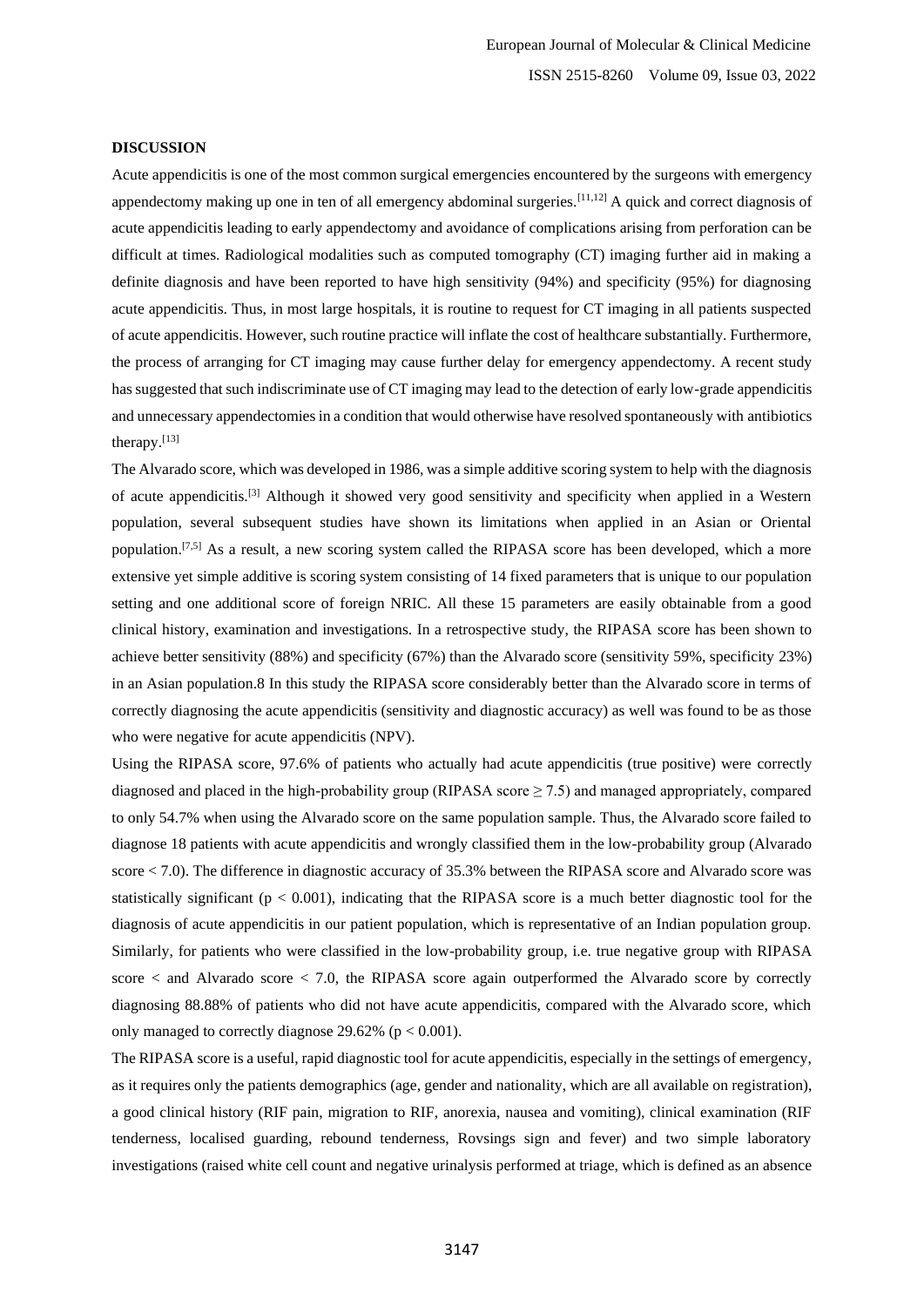of red and white blood cells, bacteria and nitrates). Thus, in an emergency setting, the on duty Medical Officer can make a quick decision upon seeing patients with RIF pain, by referring those with a RIPASA score  $\geq 7.5$  to the on-call surgical team for admission, while patients with a RIPASA score < 7.0 can either be observed in the ward or sending home with advice to patient party for observation.

The use of a numerical score also improves the working relationships between the on-duty emergency medical officer and the on-call surgeon, since any patient with a RIPASA score  $\geq$  7.5 needs to be admitted. With its high sensitivity (97.6%) and NPV (88.88%), the RIPASA score can also help to reduce unnecessary and expensive radiological investigations such as routine CT imaging, thus further helping to reduce annual healthcare expenditure.

The 14 fixed parameters can be easily and rapidly obtained in any population setting by taking a complete history, and conducting a clinical examination and two simple investigations. In majority of the patients, a quick decision can be made with regard to a referral to an on-call surgical team, discharge or further observations. The option of having additional parameters makes the RIPASA score more flexible and adaptable to different geographical regions. In terms of healthcare cost savings, the use of RIPASA score may help to reduce unnecessary inpatient admissions and expensive radiological investigations.

It was previously been hypothecated that in view of ethnicity and dietary habit the Alvarado score per se may not be as predictable in the South Asian population as it in the Western World.[5-7] On the other hand the RIPASA score has been hypothecated to be directly approachable to the South Asian population.8 The current study put this perspective in comparison, by specific statistical tools available (ROC). Analysis of the collected data revealed that an Alvarado score of 6 (and not 7) is more consistent with the operative and histopathological findings. This translates into a significant patient population receiving conservative treatment in case a score of 7 is taken as the cut-off point.

The RIPASA score specifies a cut off score of 7.5 for accepting an operative approach. Analysis of the collected data shows consistency with this cut off point ( $p = 0.001$ ). This possibility means that the RIPASA score of 7.5 as the cut-off point is more suitable for the decision-making algorithm when applied to the South Asian population.

# **CONCLUSION**

Scoring systems for acute appendicitis is a necessity in the emergency scenario for avoiding negative appendectomy with ALVARADO score and RIPASA score being established scoring systems for diagnosis of acute appendicitis

The sensitivity, specificity, positive predictive value and negative predictive value of the ALVARADO score in this study is 54.76%, 88.88%, 95.83% and 29.62% respectively.

The sensitivity, specificity, positive predictive value and negative predictive value of the RIPASA score in this study is 97.6%, 88.88%, 97.6% and 88.88% respectively.

The RIPASA score is a better tool in evaluation of suspected appendicitis based on the more sensitivity, more negative predictive value and diagnostic accuracy in comparison to ALVARADO score.

#### **Acknowledgment**

The author is thankful to Department of General Surgery for providing all the facilities to carry out this work.